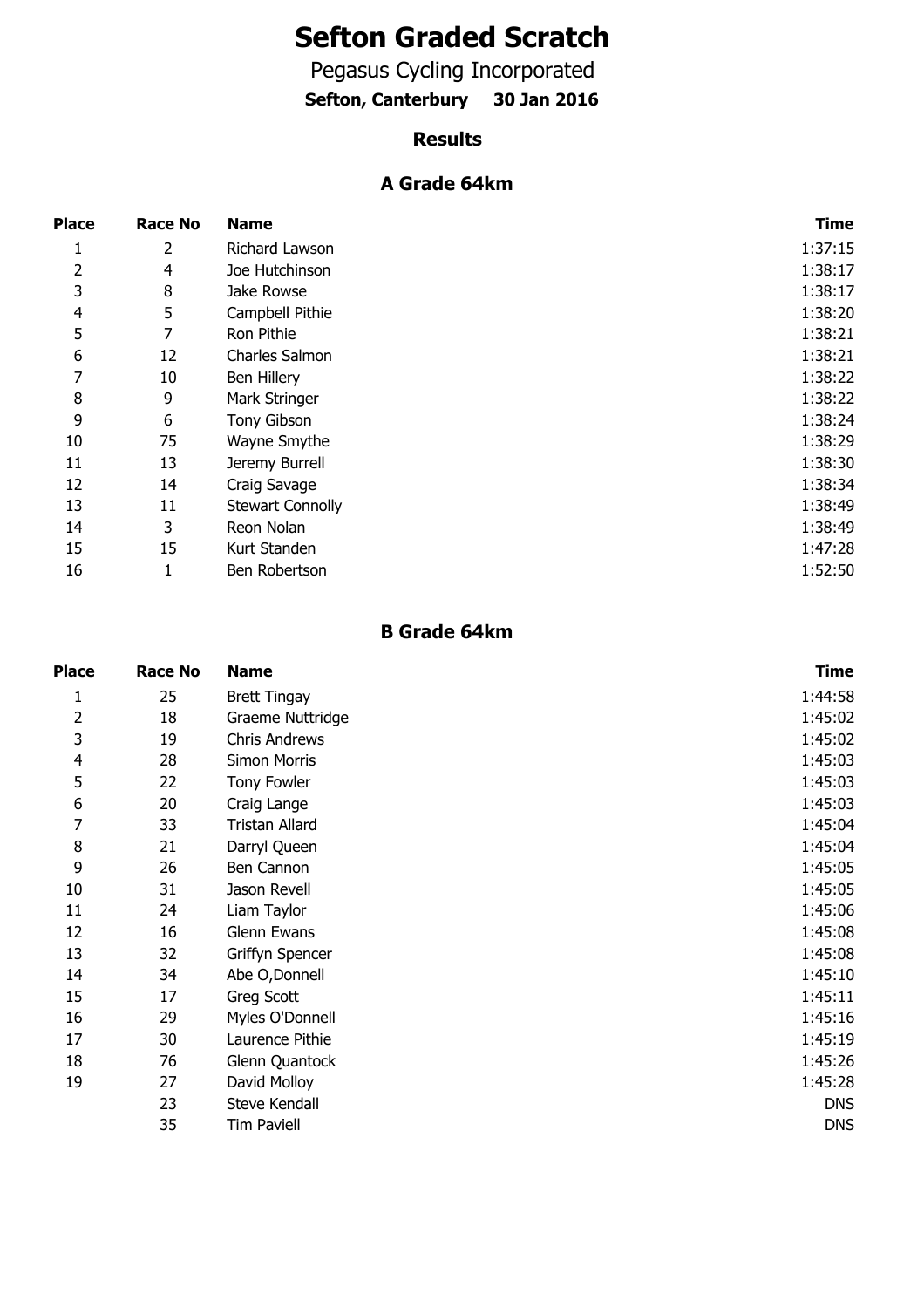## **C Grade 64km**

| Place          | <b>Race No</b> | <b>Name</b>           | <b>Time</b> |
|----------------|----------------|-----------------------|-------------|
| 1              | 51             | Nicholas McKay        | 1:48:26     |
| 2              | 43             | <b>Andy Timmings</b>  | 1:48:29     |
| 3              | 41             | Shane Faulkner        | 1:48:29     |
| $\overline{4}$ | 44             | Cameron Crawford      | 1:48:29     |
| 5              | 48             | Robin Mills           | 1:48:30     |
| 6              | 46             | <b>Tracy Clark</b>    | 1:48:30     |
| 7              | 40             | Julia Grant           | 1:48:31     |
| 8              | 50             | Hamish Grant          | 1:48:31     |
| 9              | 54             | Martin Ross           | 1:48:32     |
| 10             | 39             | Robert Campfens       | 1:48:32     |
| 11             | 52             | <b>Neill Williams</b> | 1:48:32     |
| 12             | 69             | <b>Brent Cowie</b>    | 1:48:35     |
| 13             | 53             | Ruth Robertson        | 1:48:37     |
| 14             | 47             | Gareth Davies         | 1:48:42     |
| 15             | 49             | Darren Atkin          | 1:48:48     |
| 16             | 38             | Paul Kircher          | 1:49:00     |
|                | 36             | Harrison Steedman     | <b>DNF</b>  |
|                | 45             | Gareth Morgan         | <b>DNF</b>  |
|                | 37             | Hugh Buckenham        | <b>DNS</b>  |
|                | 42             | Martin Shepherd       | <b>DNS</b>  |

## **D Grade 48km**

| <b>Race No</b> | <b>Name</b>           | <b>Time</b> |
|----------------|-----------------------|-------------|
| 63             | Rob Woodgate          | 1:26:18     |
| 61             | Annamarie Lipp        | 1:26:19     |
| 57             | Henry Kircher         | 1:26:20     |
| 55             | <b>Trevor Edwards</b> | 1:26:22     |
| 56             | John O'Donnell        | 1:26:22     |
| 64             | Rodger Skerten        | 1:26:23     |
| 59             | Judy Ross             | 1:26:24     |
| 60             | Gary Sword            | 1:26:27     |
| 68             | Alex Skinner          | <b>DNF</b>  |
| 58             | Hannah Bartram        | <b>DNS</b>  |
| 62             | Rod Hogarth           | <b>DNS</b>  |
|                |                       |             |